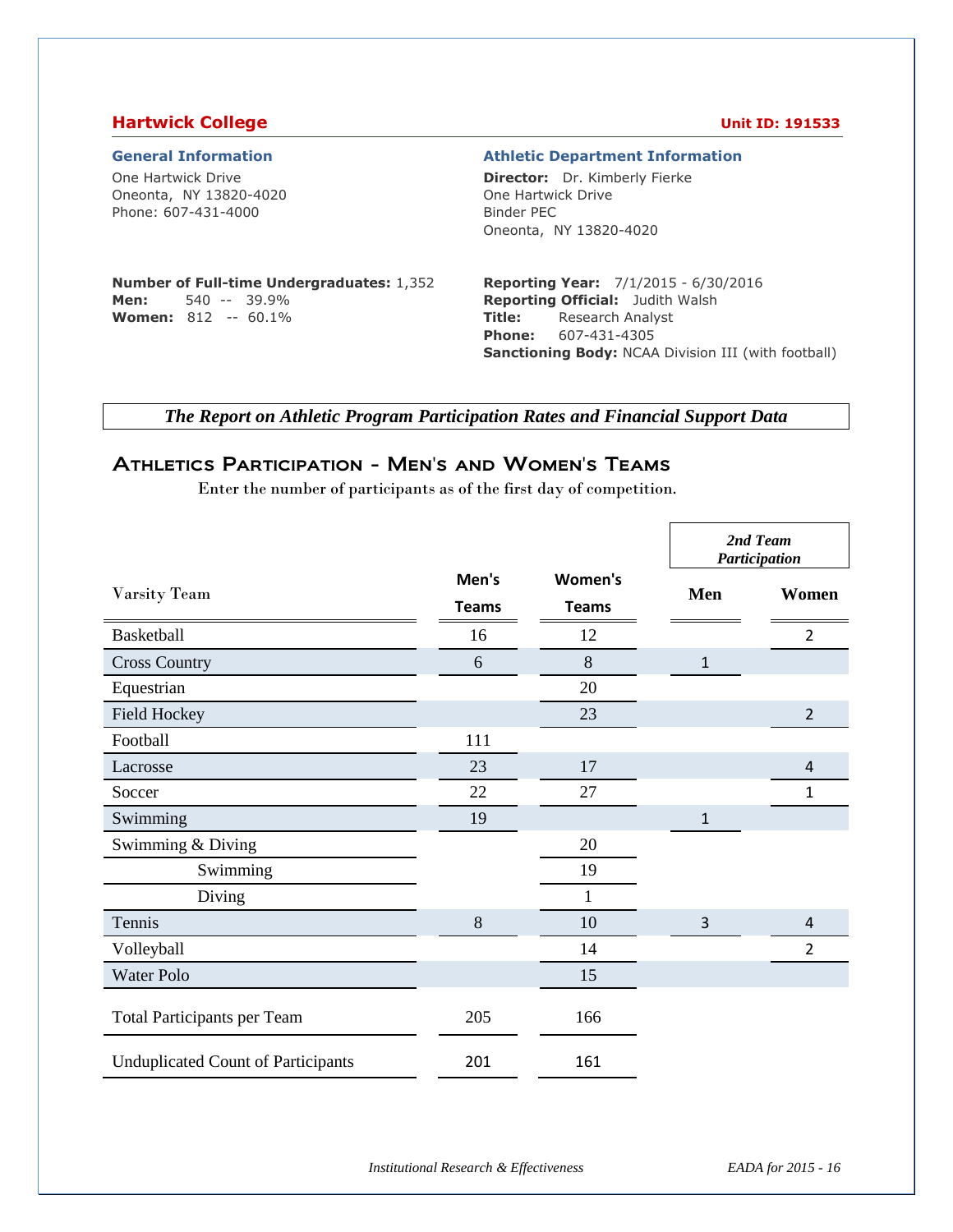# Athletically related Student Aid - Men's and Women's Teams

|                 |                     | Women's           |           |
|-----------------|---------------------|-------------------|-----------|
|                 | <b>Men's Soccer</b> | <b>Water Polo</b> | Total     |
| Amount of Aid   | \$439,750           | \$333,487         | \$773,273 |
| Ratio (percent) | 57%                 | 43%               | 100%      |

Hartwick College is Division I for Men's Soccer and Women's Water Polo. All other teams are Division III.

## Recruiting Expenses - Men's and Women's Teams

**Recruiting expenses are all expenses an institution incurs attributable to recruiting activities. This includes, but is not limited to, expenses for lodging, meals, telephone use, and transportation (including vehicles used for recruiting purposes) for both recruits and personnel engaged in recruiting, and other expenses for official and unofficial visits, and all other expenses related to recruiting.** 

| <b>RECRUITING EXPENDITURES</b>   | <b>TOTAL</b> | <b>PERCENT OF</b><br><b>TOTAL</b> |
|----------------------------------|--------------|-----------------------------------|
| Men's Teams                      | \$<br>51,350 | 59%                               |
| <b>Women's Teams</b>             | \$<br>35,305 | 41%                               |
| <b>Total Recruiting Expenses</b> | \$<br>86,655 | 100%                              |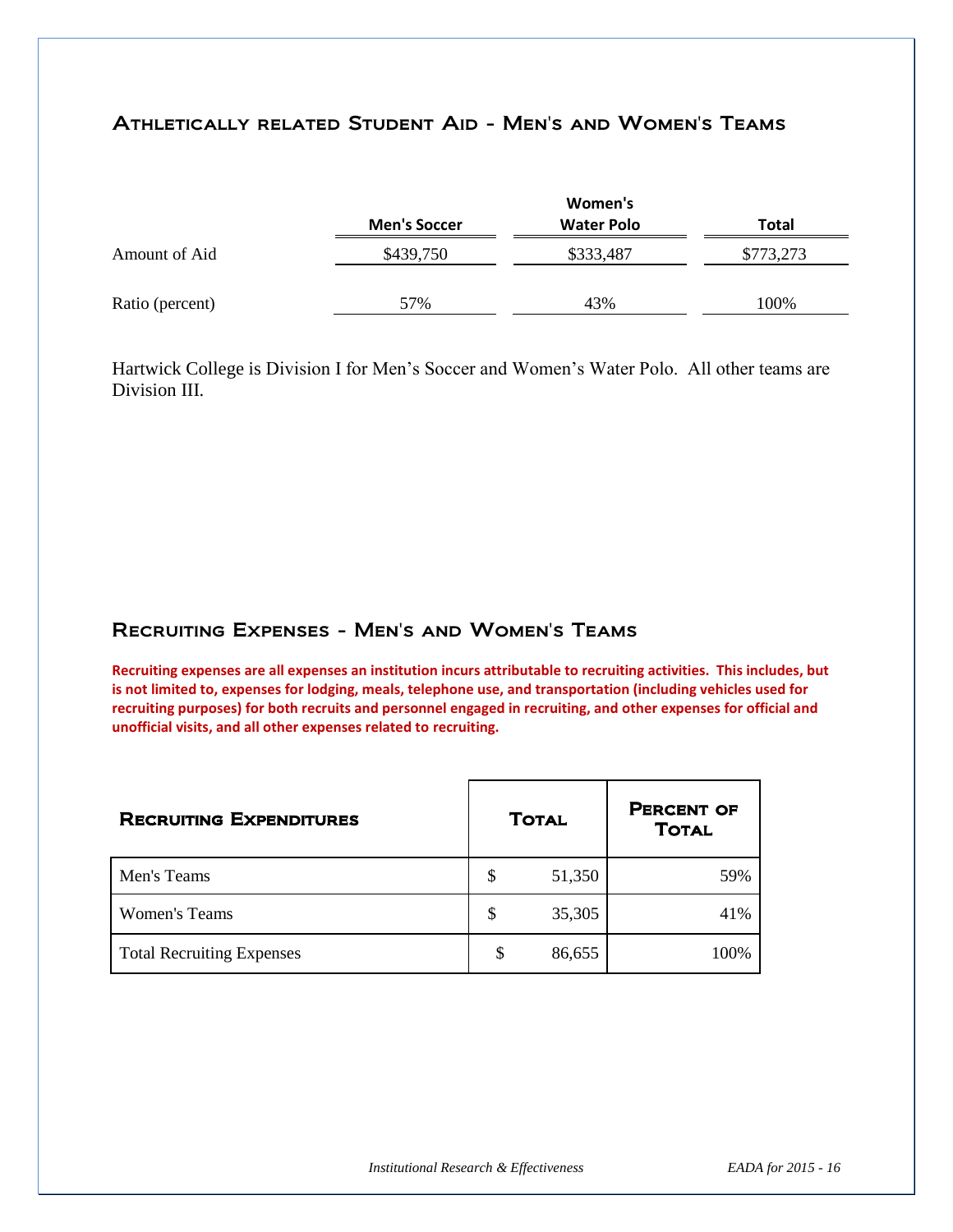## Total Revenues and Expenses - Men's and Women's Teams

**At Hartwick these categories are the same. All revenues and expenses attributable to intercollegiate athletic activities. These expenses include appearance guarantees and options, athletically related student aid, contract services, equipment, fundraising activities, operating expenses, promotional activities, recruiting expenses, salaries and benefits, supplies, travel, and any other expenses attributable to intercollegiate athletic activities. For revenue: appearance guarantees, concessions, contributions from alumni and others, institutional support, program advertising and sales, royalties, signage and other sponsorships, student activity fees, ticket sales and any other attributable revenue.**

| <b>Varsity Teams</b>                                                            | Men's<br><b>Teams</b> | Women's<br><b>Teams</b> | <b>Total</b> |
|---------------------------------------------------------------------------------|-----------------------|-------------------------|--------------|
| <b>Basketball</b>                                                               | \$160,476             | \$138,723               | \$299,199    |
| Football                                                                        | 333,221               |                         | 333,221      |
| <b>Cross Country</b>                                                            | 18,854                | 21,465                  | 40,319       |
| Equestrian                                                                      |                       | 102,433                 | 102,433      |
| <b>Field Hockey</b>                                                             |                       | 140,902                 | 140,902      |
| Lacrosse                                                                        | 137,632               | 103,590                 | 241,222      |
| Soccer                                                                          | 681,565               | 106,851                 | 788,416      |
| Swimming                                                                        | 109,592               |                         | 109,592      |
| Swimming & Diving                                                               |                       | 124,301                 | 124,301      |
| Tennis                                                                          | 44,183                | 42,023                  | 86,206       |
| Volleyball                                                                      |                       | 106,714                 | 106,714      |
| <b>Water Polo</b>                                                               |                       | 526,787                 | 526,787      |
| Total Rev. or Exp. - all Sports,<br>Except Football and Basketball,<br>Combined | 991,826               | 1,275,066               | 2,266,892    |
| Total Rev. or Exp. Men's and<br><b>Women's Teams</b>                            | 1,485,523             | 1,413,789               | 2,899,312    |
| Not Allocated by Gender/Sport                                                   |                       |                         | 853,560      |
| <b>Grand Total Revenue or</b><br>Expense                                        |                       |                         | 3,752,872    |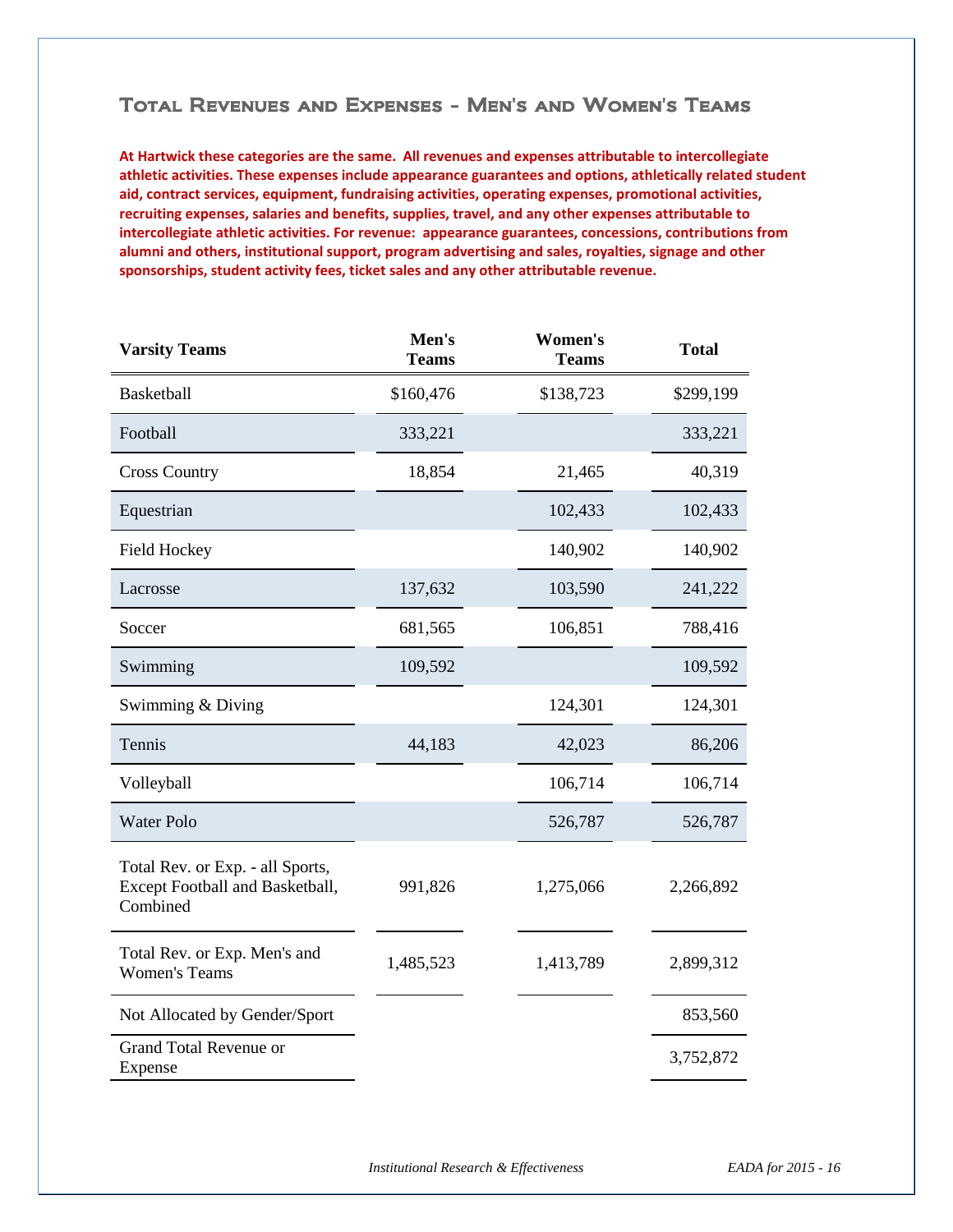# Operating (game-Day) Expenses

**Operating expenses are all expenses an institution incurs attributable to home, away and neutral-site intercollegiate athletic contests (commonly known as "game-day expenses"), for (A) lodging, meals, transportation, uniforms, equipment for coaches/team members/support staff/others; and (B) officials.**

|                        |              | Men's Teams                         |                   | <b>Women's Teams</b> |                                     |                   |                           |
|------------------------|--------------|-------------------------------------|-------------------|----------------------|-------------------------------------|-------------------|---------------------------|
| <b>Varsity Teams</b>   | Participants | Operating<br>Exp per<br>Participant | <b>By</b><br>Team | Participants         | Operating<br>Exp per<br>Participant | <b>By</b><br>Team | Total<br>Oper.<br>Expense |
| Basketball             | 16           | \$2,310                             | \$36,955          | 12                   | \$2,270                             | \$27,245          | \$64,200                  |
| Football               | 111          | 679                                 | 75,382            |                      |                                     |                   | 75,382                    |
| Cross-Country          | 6            | 954                                 | 5,721             | $\,8\,$              | 893                                 | 7,146             | 12,867                    |
| Equestrian             |              |                                     |                   | 20                   | 636                                 | 12,729            | 12,729                    |
| Field Hockey           |              |                                     |                   | 23                   | 1,199                               | 27,581            | 27,581                    |
| Lacrosse               | 23           | 1,675                               | 38,520            | 17                   | 1,335                               | 22,687            | 61,207                    |
| Soccer                 | 22           | 5,552                               | 122,146           | 27                   | 883                                 | 23,838            | 145,984                   |
| Swimming               | 19           | 1,610                               | 30,587            |                      |                                     |                   | 30,587                    |
| Swimming & Diving      |              |                                     |                   | 20                   | 1,814                               | 36,285            | 36,285                    |
| Tennis                 | $\,8\,$      | 453                                 | 3,620             | 10                   | 742                                 | 7,422             | 11,042                    |
| Volleyball             |              |                                     |                   | 14                   | 2,338                               | 32,730            | 32,730                    |
| Water Polo             |              |                                     |                   | 15                   | 5,956                               | 89,334            | 89,334                    |
|                        |              |                                     |                   |                      |                                     |                   |                           |
|                        |              |                                     |                   |                      |                                     |                   |                           |
| <b>Total Operating</b> |              |                                     |                   |                      |                                     |                   |                           |

| Expenses Men's $\&$     |         |     |              |             |
|-------------------------|---------|-----|--------------|-------------|
| 205<br>Women's<br>Teams | , , , , | 166 | .997<br>286. | 250.020<br> |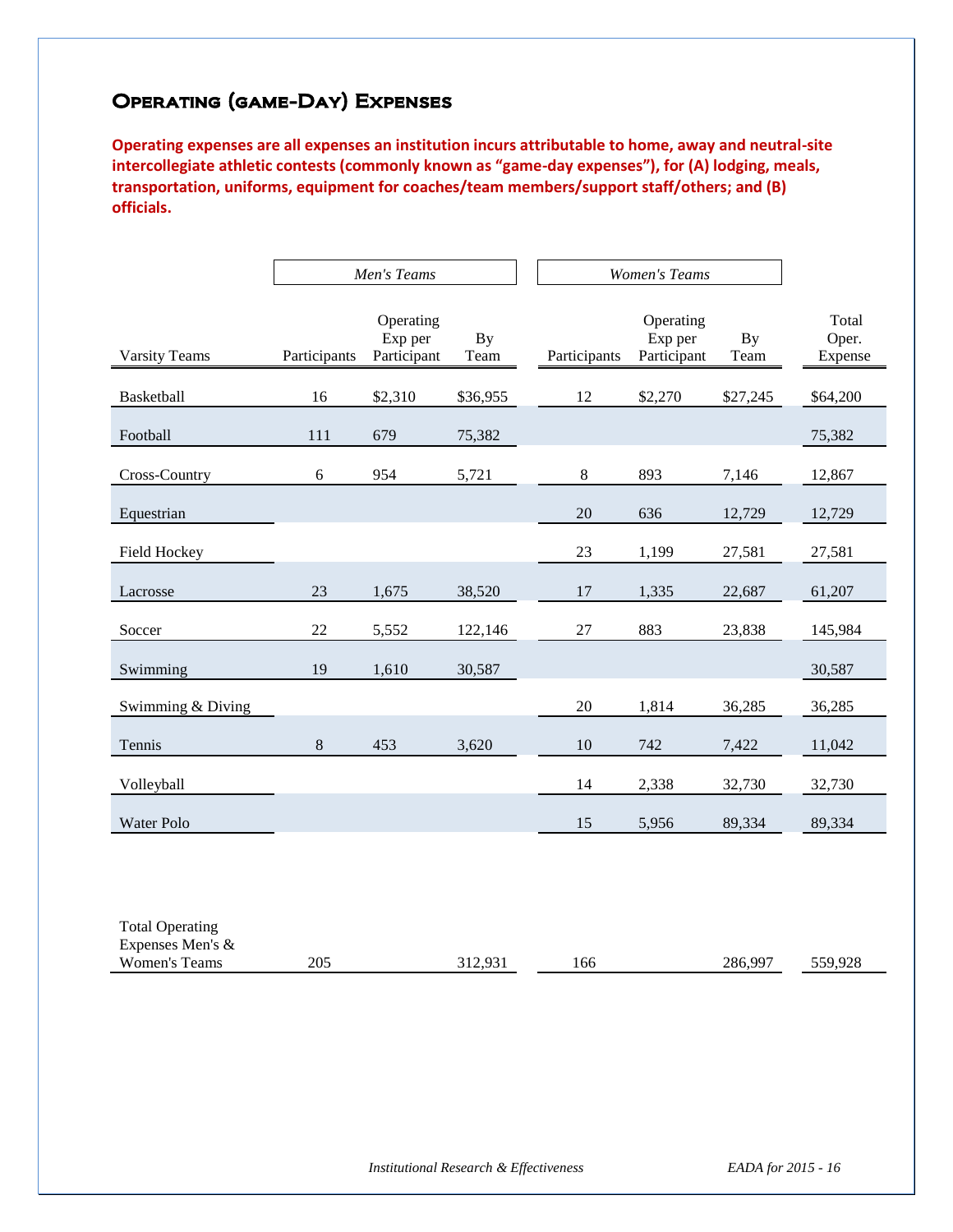# **VARSITY HEAD COACHES**

|                         | <b>Male Head Coach</b> |               |              |           | <b>Female Head Coach</b> |               |              |           |  |  |
|-------------------------|------------------------|---------------|--------------|-----------|--------------------------|---------------|--------------|-----------|--|--|
|                         | Full-time              | Part-<br>time | Full-time    | Part-time | Full-time                | Part-<br>time | Full-time    | Part-time |  |  |
| Varsity<br>Teams        | Coaching               | Coaching      | HC           | HC        | Coaching                 | Coaching      | HC           | HC        |  |  |
|                         | <b>Duties</b>          | <b>Duties</b> | Employee     | Employee  | <b>Duties</b>            | <b>Duties</b> | Employee     | Employee  |  |  |
| Men's teams             |                        |               |              |           |                          |               |              |           |  |  |
| Basketball              |                        | $\mathbf{1}$  | $\mathbf{1}$ |           |                          |               |              |           |  |  |
| Football                |                        | $\mathbf{1}$  | $\mathbf{1}$ |           |                          |               |              |           |  |  |
| Cross<br>Country        |                        | $\mathbf{1}$  | $\mathbf{1}$ |           |                          |               |              |           |  |  |
| Lacrosse                |                        | $\mathbf{1}$  | $\mathbf{1}$ |           |                          |               |              |           |  |  |
| Soccer                  |                        | $\mathbf{1}$  | $\mathbf{1}$ |           |                          |               |              |           |  |  |
| Swimming                |                        | $\mathbf{1}$  | $\mathbf{1}$ |           |                          |               |              |           |  |  |
| Tennis                  |                        |               |              |           |                          | $\mathbf{1}$  | $\mathbf{1}$ |           |  |  |
| Total                   |                        | 6             | 6            |           |                          | $\mathbf{1}$  | $\mathbf{1}$ |           |  |  |
| Women's<br><b>Teams</b> |                        |               |              |           |                          |               |              |           |  |  |
| <b>Basketball</b>       |                        |               |              |           |                          | $\mathbf{1}$  | $\mathbf{1}$ |           |  |  |
| Cross<br>Country        |                        | $\mathbf{1}$  | $\mathbf{1}$ |           |                          |               |              |           |  |  |
| Equestrian              |                        |               |              |           |                          | $\mathbf{1}$  | $\mathbf{1}$ |           |  |  |
| Field<br>Hockey         |                        |               |              |           |                          | $\mathbf{1}$  | $\mathbf{1}$ |           |  |  |
| Lacrosse                |                        |               |              |           |                          | $\mathbf{1}$  | $\mathbf{1}$ |           |  |  |
| Soccer                  |                        | $\mathbf{1}$  | $\mathbf{1}$ |           |                          |               |              |           |  |  |
| Swimming<br>& Diving    |                        | $\mathbf{1}$  | $\mathbf{1}$ |           |                          |               |              |           |  |  |
| Tennis                  |                        |               |              |           |                          | $\mathbf{1}$  | $\mathbf{1}$ |           |  |  |
| Volleyball              |                        | $\mathbf{1}$  | $1\,$        |           |                          |               |              |           |  |  |
| Water Polo              |                        | $\mathbf{1}$  | $\mathbf{1}$ |           |                          |               |              |           |  |  |
| Total                   |                        | 5             | 5            |           |                          | 5             | 5            |           |  |  |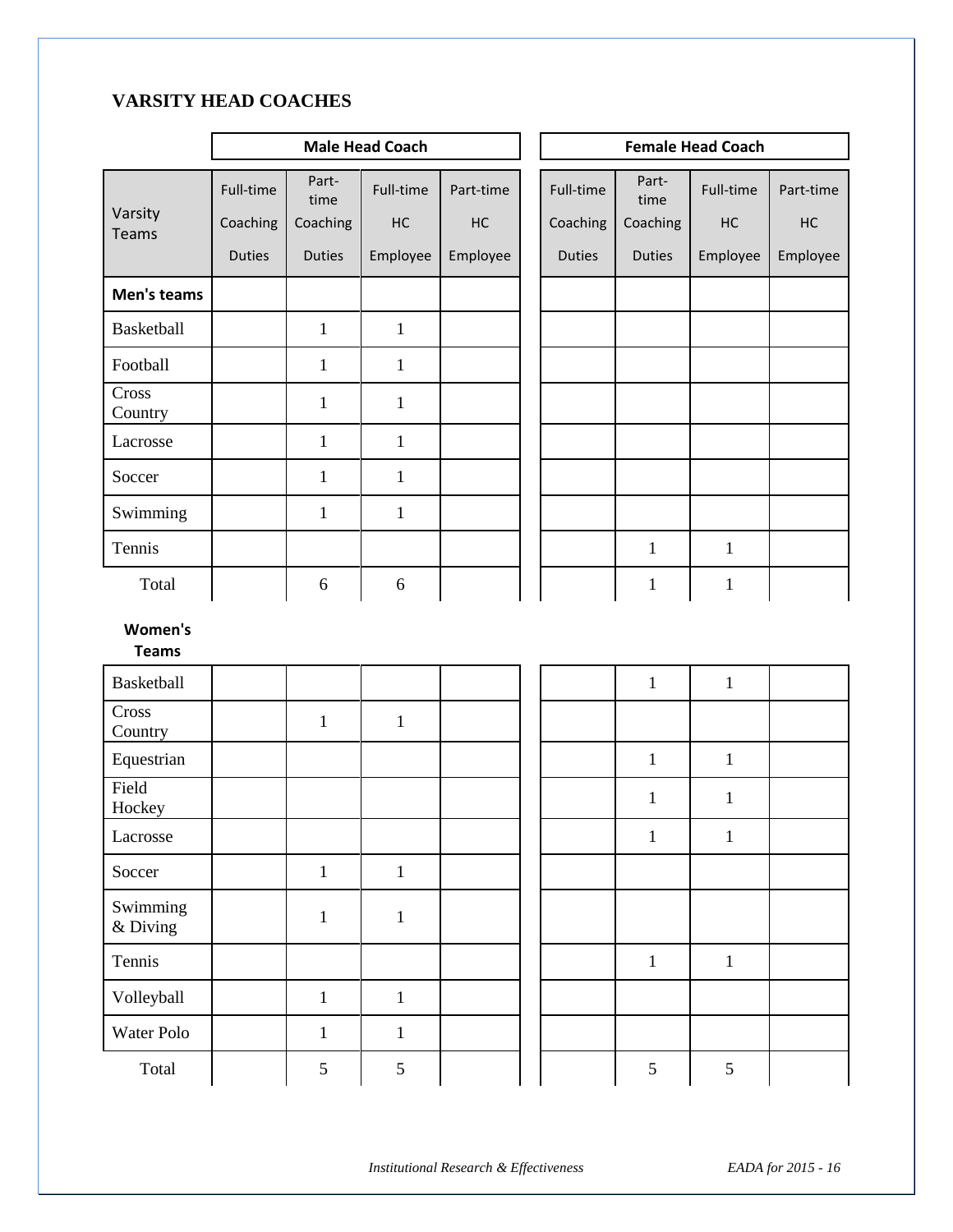# **VARSITY ASSISTANT COACHES**

## **Male Assistant Coach Female Assistant Coach**

| Varsity          | Full-time     | Part-<br>time  | Full-time      | Part-time        | Full-time     | Part-<br>time | Full-time | Part-time |
|------------------|---------------|----------------|----------------|------------------|---------------|---------------|-----------|-----------|
| <b>Teams</b>     | Coaching      | Coaching       | HC             | HC               | Coaching      | Coaching      | HC        | HC        |
|                  | <b>Duties</b> | <b>Duties</b>  | Employee       | Employee         | <b>Duties</b> | <b>Duties</b> | Employee  | Employee  |
| Men's teams      |               |                |                |                  |               |               |           |           |
| Basketball       |               | $\overline{4}$ | $\mathbf{1}$   | 3                |               |               |           |           |
| Football         |               | 6              | $\overline{4}$ | $\boldsymbol{2}$ |               |               |           |           |
| Cross<br>Country |               |                |                |                  |               |               |           |           |
| Lacrosse         |               | $\mathbf{1}$   | $\mathbf{1}$   |                  |               |               |           |           |
| Soccer           |               | $\mathbf{1}$   | $\mathbf{1}$   |                  |               |               |           |           |
| Swimming         |               | $\overline{2}$ | 1              | $\mathbf{1}$     |               | $\mathbf{1}$  |           | 1         |
| Tennis           |               | $\mathbf{1}$   | $\mathbf{1}$   |                  |               |               |           |           |
| Total            |               | 15             | 9              | 6                |               |               |           |           |

| ty                   | Full-time     | Part-<br>time  | Full-time      | Part-time    | Full-time     | Part-<br>time | Full-time | Part-time    |
|----------------------|---------------|----------------|----------------|--------------|---------------|---------------|-----------|--------------|
| าร                   | Coaching      | Coaching       | HC             | HC           | Coaching      | Coaching      | HC        | HC           |
|                      | <b>Duties</b> | <b>Duties</b>  | Employee       | Employee     | <b>Duties</b> | <b>Duties</b> | Employee  | Employee     |
| 's teams             |               |                |                |              |               |               |           |              |
| etball               |               | $\overline{4}$ | 1              | 3            |               |               |           |              |
| ball                 |               | 6              | $\overline{4}$ | $\sqrt{2}$   |               |               |           |              |
| $\mathbf{s}$<br>itry |               |                |                |              |               |               |           |              |
| osse                 |               | $\mathbf{1}$   | $\mathbf{1}$   |              |               |               |           |              |
| er                   |               | $\mathbf{1}$   | $\mathbf{1}$   |              |               |               |           |              |
| aming                |               | $\overline{2}$ | $\mathbf{1}$   | $\mathbf{1}$ |               | $\mathbf{1}$  |           | $\mathbf{1}$ |
| is                   |               | $\mathbf{1}$   | $\mathbf{1}$   |              |               |               |           |              |
| <b>Total</b>         |               | 15             | 9              | 6            |               | $\mathbf{1}$  |           | 1            |

## **Women's Teams**

| Basketball           | $\boldsymbol{2}$ | $\mathbf{1}$ | $\mathbf{1}$ |  |                |              |  |
|----------------------|------------------|--------------|--------------|--|----------------|--------------|--|
| Cross<br>Country     |                  |              |              |  |                |              |  |
| Equestrian           |                  |              |              |  |                |              |  |
| Field<br>Hockey      |                  |              |              |  | $\mathbf{1}$   | $\mathbf{1}$ |  |
| Lacrosse             | $\mathbf{1}$     | $\mathbf{1}$ |              |  |                |              |  |
| Soccer               | $\overline{2}$   | $\mathbf{1}$ | $\mathbf{1}$ |  |                |              |  |
| Swimming<br>& Diving | $\overline{2}$   | $\mathbf{1}$ | $\mathbf{1}$ |  | $\mathbf{1}$   |              |  |
| Tennis               | $\mathbf{1}$     | $\mathbf{1}$ |              |  |                |              |  |
| Volleyball           |                  |              |              |  | $\mathbf{1}$   | $\mathbf{1}$ |  |
| Water Polo           |                  |              |              |  | $\mathbf{1}$   | 1            |  |
| Total                | $\,8\,$          | 5            | 3            |  | $\overline{4}$ | 3            |  |